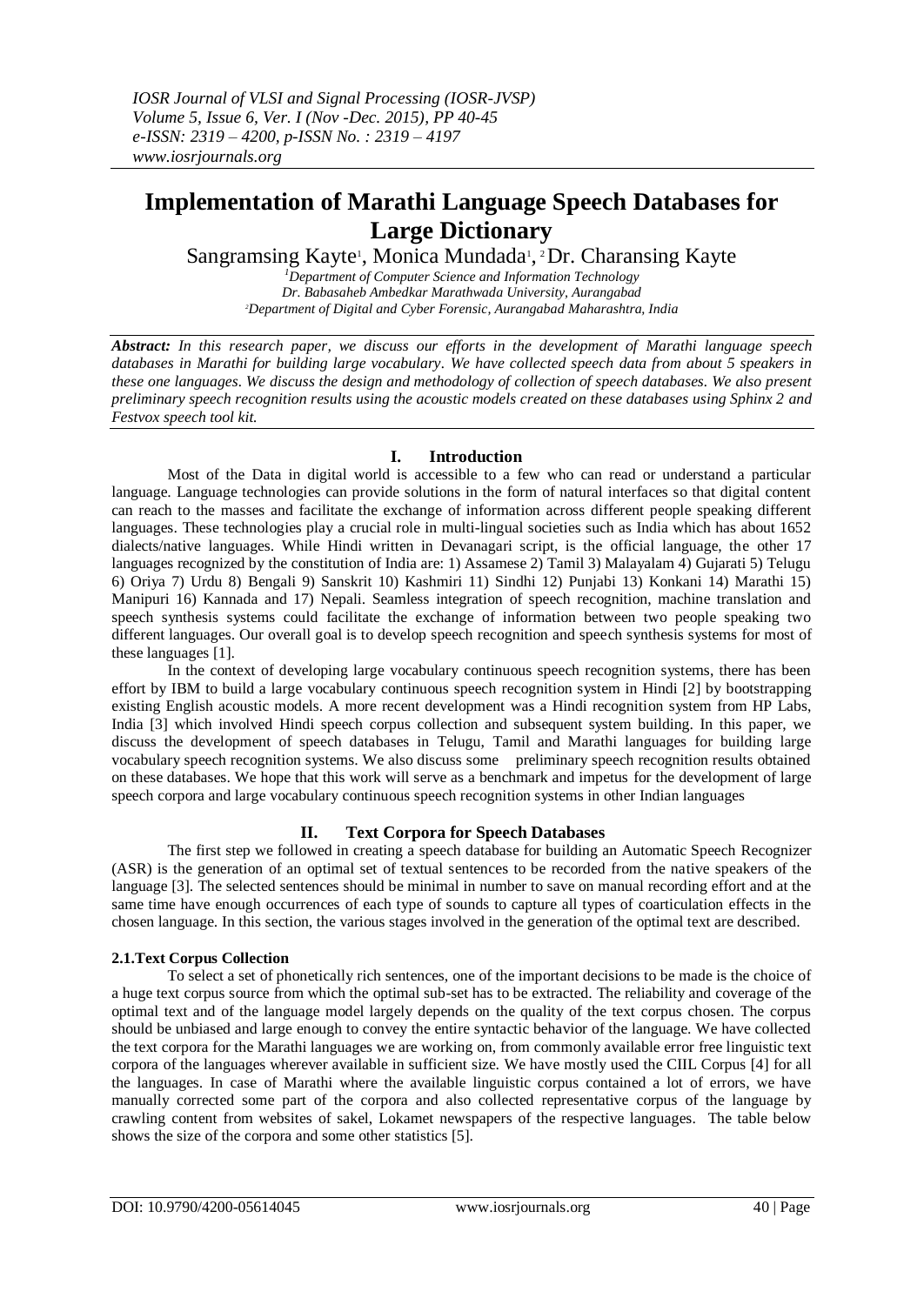| Table 1. Thial (313 OF the text Corpora |           |               |         |  |
|-----------------------------------------|-----------|---------------|---------|--|
| Language                                | No.       | No. of Unique | No. of  |  |
|                                         | Sentences | Words         | Words   |  |
| Marathi                                 | 102521    | 133273        | 1037647 |  |

Table 1: Analysis of the text Corpora

## **2.1.1. Font Converters**

To ease the analysis and work with the text corpus, it is required that the text is in a representation that can be easily processed. Normally the text of a language from any web sources will be available in a specific font. So, font converters have to be made to convert the corpus into the desired electronic character code. The font will be reflective of the language and will have as many unique codes for each of the characters in the language. It is necessary to ensure that there are no mapping and conversion errors.

#### **2.2.Grapheme to phoneme Converters**

The Text corpus has to be phonetized so that the distribution of the basic recognition units, the phones, diphones, syllables, etc in the text corpus can be analyzed. Phonetizers or the converters are the tools that convert the text corpus into its phonetic equivalent. Phonetizers are also required for generating the phonetic lexicon, an important component of ASR systems [3]. The lexicon is a representation of each entry of the vocabulary word set of the system in its phonetic form. The lexicon dictates to the decoder, the phonetic composition, or the pronunciation of an entry. The process of corpora phonetization or the development of phonetic lexicons for the western languages is traditionally done by linguists. These lexicons are subject to constant refinement and modification. But the phonetic nature of Indian scripts reduces the effort to building mere mapping tables and rules for the lexical representation. These rules and the mapping tables together comprise the phonetizers or the Grapheme to Phoneme converters. The Telugu and the Marathi were derived from the HP Labs Hindi [6]. Special ligatures have been used to denote nasalization, homoorganic nasals and dependent vowels. Two rules were added to address the issues specific to Marathi. A rule was added to nasalize the consonant that follows an anuswara. Another rule was added to substitute the Hindi chandrabindu with the consonant n. The Tamil G2P is a one to one mapping table. Certain exceptions arise in the case of the vowels oa and au vowels where the vowel comes before the consonant in the orthography but the pronunciation has the vowel sound following the consonant. Such combinations have been identified and have been split accordingly so as to ensure the one to one correspondence between the pronunciation and the phonetic lexicon [7] [8].

#### **2.3.Optimal Text Selection**

As mentioned in the earlier sections, the optimal set of sentences is extracted from the phonetized corpus using an Optimal Text Selectionsystem which selects the sentences which are phonetically rich. These sentences are distributed among the intended number of speakers such that good speaker variability is achieved in the database. Also it is attempted to distribute the optimal text among speakers such that each speaker gets to speak as many phonetic contexts as possible, The best-known OTS algorithm is the greedy algorithm as applied to set covering problem [4]. In the greedy approach, a sentence is selected from the corpus if it best satisfies a desired criterion. In general, the criterion for the optimal text selection would be the maximum number of diphones or a highest score computed by a scoring function based on the type of the diphones that the sentence is composed of. A threshold based approach has been implemented for OTS of the Marathi language ASRs. This algorithm performs as well as the classical greedy algorithm in a significantly lesser time. A threshold is maintained on the number of new diphones to be covered in a new sentence. A set of sentences is thus selected in each iteration. The optimal text, hence selected, has a full coverage of the diphones present in the corpus.

These sentences are distributed among the speakers [9]. The table 2 gives the di-phone coverage statistics of the optimal texts of each language.

| Table 2: Di-phone coverage in the Marathilanguages [9] |  |  |  |
|--------------------------------------------------------|--|--|--|
|--------------------------------------------------------|--|--|--|

| Language | Phones | Diphones covered |
|----------|--------|------------------|
| Marathi  |        |                  |

## **III. Speech Data Collection**

In this research section, the various steps difficult in building the speech corpus are detailed. Firstly, the recording media is chosen so as to capture the effects due to channel and microphone variations. For the databases that were built for the Marathi language ASRs, the speech data was recorded over calculated number of landline and cellular phones using a multi-channel computer telephony interface card [5] [9].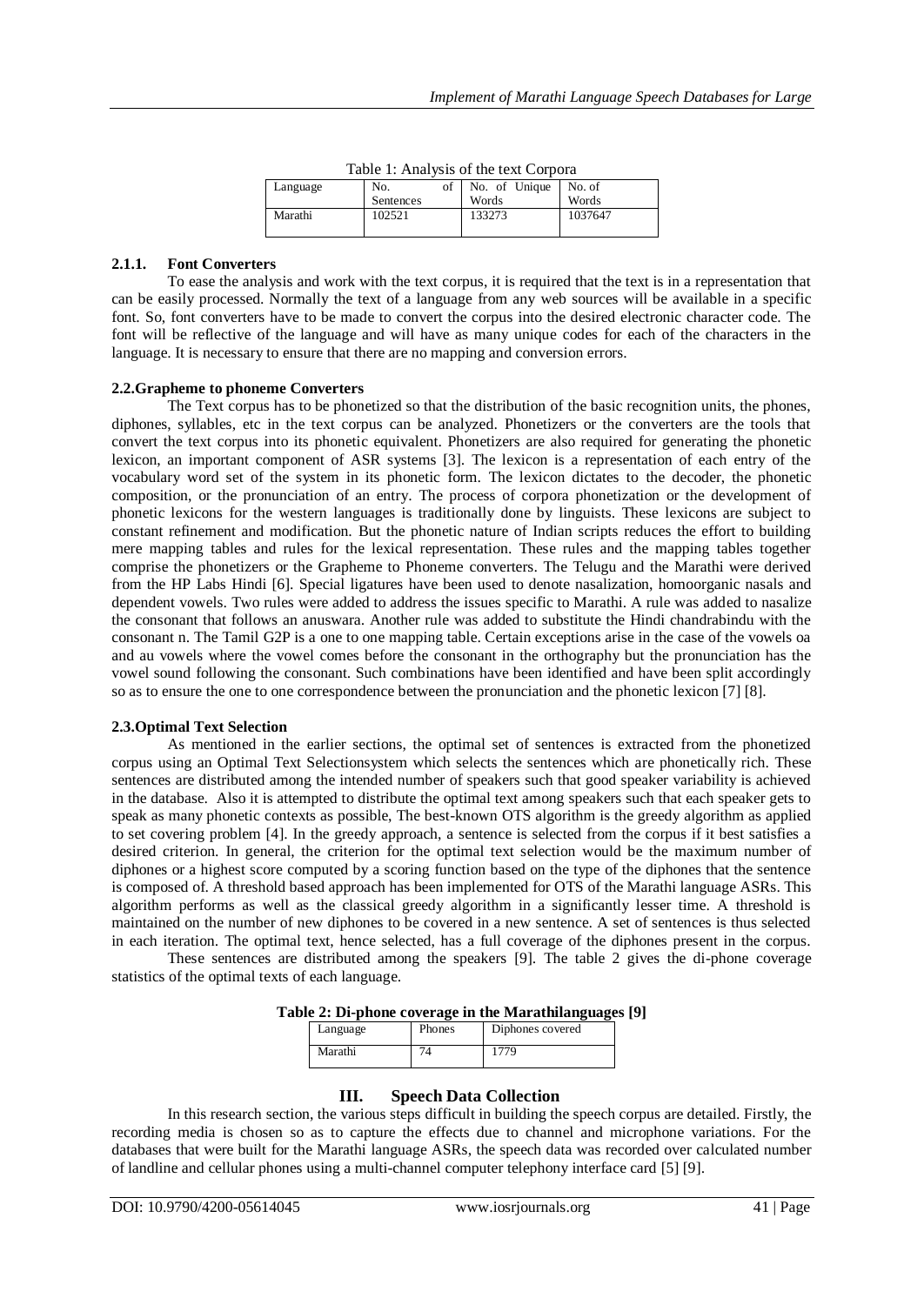#### **3.1.Speaker Selection**

Speech data is collected from the native speakers of the language who were comfortable in speaking and reading the language. The speakers were chosen such that all the diversities attributing to the gender, age and dialect are sufficiently captured. The recording is clean and has minimal background disturbance. Any mistakes made while recording have been undone by re-recording or by making the corresponding changes in the transcription set. The various statistics of the data collected for the Indian Language ASRs are given in the next subsection [10].

## **3.2.Data Statistics**

Speakers from various parts of the respective states (regions) were carefully recorded in order to cover all possible dialectic variations of the language. Each speaker has recorded 52 sentences of the optimal text. Table 3 gives the number of speakers recorded in each language and in each of the recording modes \_ landline and cellphones. To capture different microphonic variations, four different cellphones were used while recording the speakers. Table 4 gives the age wise distribution of the speakers in the Marathi languages. Table 5 shows the gender wise distribution of the speakers in each of the Marathi languages [9].

Table 3: Number of speakers in the Marathi languages

|                    | . .                           |                           | __<br>-- |
|--------------------|-------------------------------|---------------------------|----------|
| anguage<br>allyon. | 11.7<br><sub>1</sub> ne<br>2n | $\mathbf{H}$<br>hone<br>Δ | Total    |
| iarathi            | ∼<br>-                        | O4                        | 76       |
|                    |                               |                           |          |

Table 4: Age wise speaker distribution

| anguage | $\Omega$<br>–∪-<br>ل | $25 - 30$ | 30-35     | 5-40<br>つご | 40 |
|---------|----------------------|-----------|-----------|------------|----|
| Marathi |                      | эb        | 26<br>- - |            |    |

Table 5: Gender distribution among speakers

| Language | Male | Female |
|----------|------|--------|
| Marathi  | 91   |        |

## **3.3.Transcription Correction**

Despite the care taken to record the speech with minimal background noise and mistakes in pronunciation, some errors have crept in while recording. These errors had to be identified manually by listening to the speech. If felt unsuitable, some of the utterances have been discarded.In the case of the data collected in the Marathi languages, the transcriptions were manually edited and ranked based on the goodness of the speech recorded. The utterances were classified as Good, With Channel distortion, With Background Noiseand Uselesswhichever is true. The pronunciation mistakes were carefully identified and if possible the corresponding changes were made in the transcriptions so that the utterance and the transcription correspond to each other. The idea behind the classification was to make the utmost utilization of the data and to serve as a corpus for further related research work.

## **IV. Building ASR systems**

Typically, ASR systems comprise three major constituents- the acoustic models, the language models and the phonetic lexicon. In the subsections that follow, each of these components is discussed.

#### **4.1. Acoustic Model**

The first key constituent of the ASR systems is the acoustic model. Acoustic models capture the characteristics of the basic recognition units [3]. The recognition units can be at the word level, syllable level and or at the phoneme level.

Many constraints and inadequacies come into picture with the selection of each of these units. For large vocabulary continuous speech recognition systems (LVCSR), phoneme is the preferred unit. Neural networks (NN) and Hidden Markov models are the most commonly used for acoustic modeling of ASR systems. We have chosen the Semi-Continuous Hidden Markov models (SCHMMs) [1] to represent context dependent phones (trip-hones). At the time of recognition, various words are hypothesized against the speech signal. To compute the likelihood of a word, the lexicon is referred and the word is broken into its constituent phones. The phone likelihood is computed from the HMMs. The combined likelihood of all the phones represents the likelihood of the word in the acoustic model. The tri-phone acoustic models built for the Indian language ASRs are 5 state SCHMMs with states clustered using decision trees. The models were built using CMU Sphinx II trainer. Two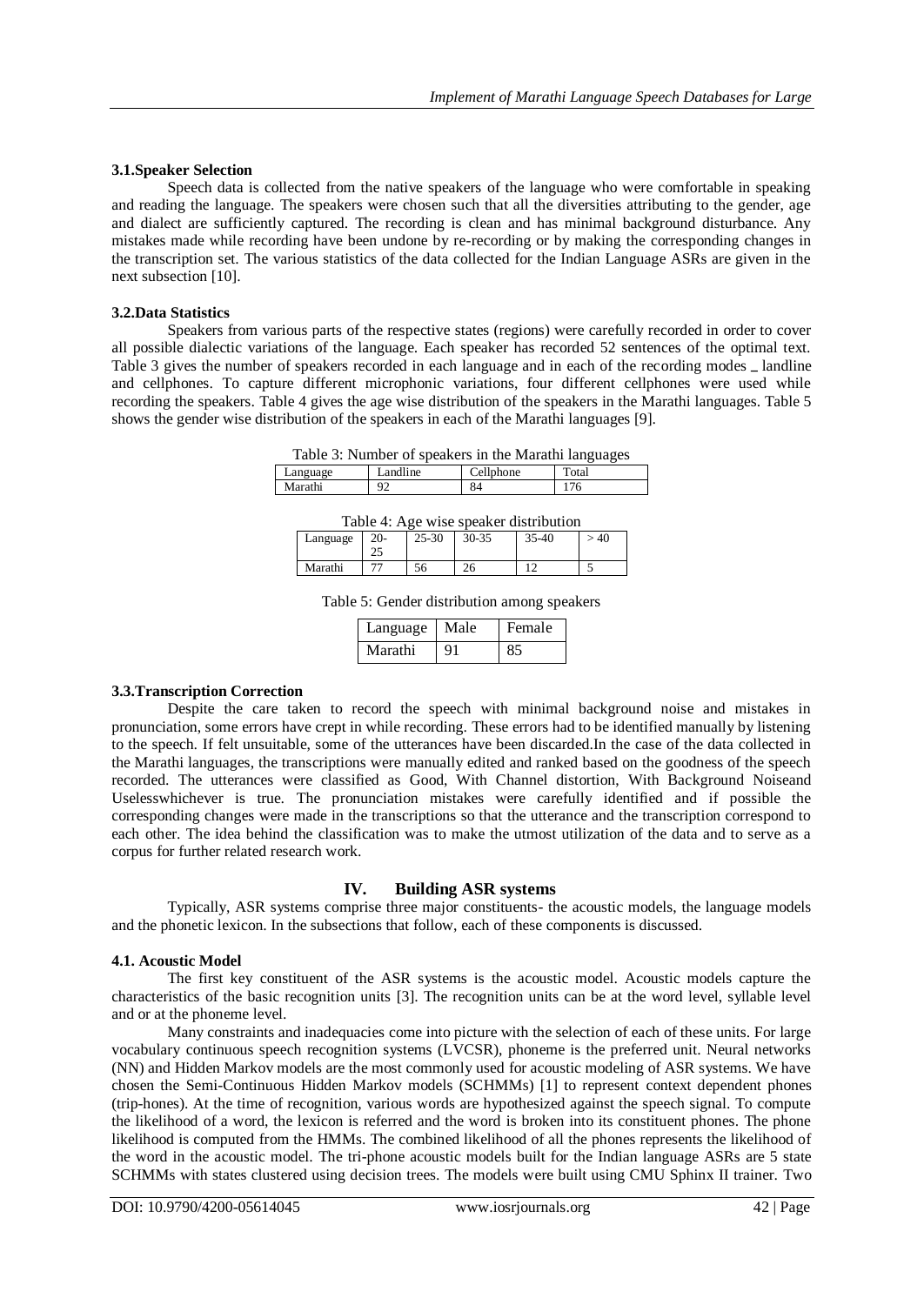different models were trained from Landline and Cellphone data. The training data was carefully selected to have an even distribution across all the possible variations. For each of the systems, the speech data collected was divided into trainingand the testsets based upon the demographic details. 70% of the speakers were included in the training set and the rest 30% was used to test the respective systems.

## **4.2. Language Model**

The language model attempts to convey the behavior of the language. By the means of probabilistic information, the language model provides the syntax of the language. It aims to predict the occurrence of specific word sequences possible in the language. From the perspective of the recognition engine, the language model helps narrow down the search space for a valid combination of words [3]. Language models help guide and constrain the search among alternative word hypotheses during decoding. Most ASR systems use the stochastic language models (SLM). Speech recognizers seek the word sequence  $W<sub>b</sub>$  which is most likely to be produced from the acoustic evidence A.

 $P(W_b | A) = max_{w} P(W|A) = max_w P(A|W) P(W)/P(A)$ 

P (A), the probability of acoustic evidence is normally omitted as it is common for any word sequence. The recognized word sequence is the word combination W  $_b$  which maximizes the above equation. LMs assign a probability estimate P (W) to word sequences  $W=[w_1,w_2, \ldots, w_n]$ . These probabilities can be trained from a corpus. Since there is only a finite coverage of word sequences, some smoothing has to be done to discount the frequencies to those of the lower order. SLMs use the N-gram LM where it is assumed that the probability of occurrence of a word is dependent only on the past N-1 words. The trigram model  $[N=3]$ , based on the previous two words is particularly powerful, as most words have a strong dependence on the previous two words and it can be estimated reasonably well with an attainable corpus. The trigram based language model with back-off was used for recognition. The LM was created using the CMU statistical LM toolkit [11]. For the baseline systems developed, the LM was generated from the training and the testing transcripts. The unigrams of the language model were taken as the lexical entries for the systems.

## **V. Baseline System Performance**

This section presents the performance of the recognition systems. Two systems were built in each language using the landline and the mobile speech data separately. The tests on these recognition systems were done using the speech data of the untrained 30% of the speakersdata. Goodutterances of these speakers were decoded using the Sphinx II decoder. Appropriate tuning was done on the decoder to get the best performance. The evaluation of the experiment was made according to the recognition accuracy and computed using the word error rate [WER] metric which aligns a recognized word string against the correct word string and computes the number of substitutions (S), deletions (D) and Insertions (I) and the number of words in the correct sentence (N).

 $W.E.R = 100 * (S+D+I) / N$ 

In the following subsections, the gradual improvement in the performance of the ASRs is shown. The subsection 5.1 discusses the improvements obtained on iterations of Forced alignment. The subsection 5.2 deals with the use of an extended phoneme set.

#### **5.1.Forced Alignments**

This is a well-known technique to improve the HMM of the Acoustic Model. The technique sounds quite simple but the performance of the ASR dramatically improves by nearly 10% at times. The method involves insertion of silence at appropriate places in the training transcription and retraining the models. Using existing acoustic models, the silence is detected by aligning the speech signal against the trained acoustic models and the corresponding transcription. The new transcriptions have silence markers at appropriate places, the intermediate tied states and hence the overall models are improved. Multiple Forced alignment iterations could be done to further improve the model. The performance eventually converges after a few iterations. The table 6 shows the improvement in the performance of the recognition systems built from the landline data of each language. The vocabulary sizes of the various systems built is shown in the table 7.

Table 6: Improvements in the WER of the landline recognition systems through a couple of Forced Alignment

| iterations. |             |                 |           |  |
|-------------|-------------|-----------------|-----------|--|
| Language    | Initial     | $1st$ iteration | 2nd       |  |
|             | Performance |                 | iteration |  |
| Marathi     |             |                 |           |  |

Table 7 Vocabulary size of each ASR (Number of lexical entries) ASR System Vocabulary Marathi 21640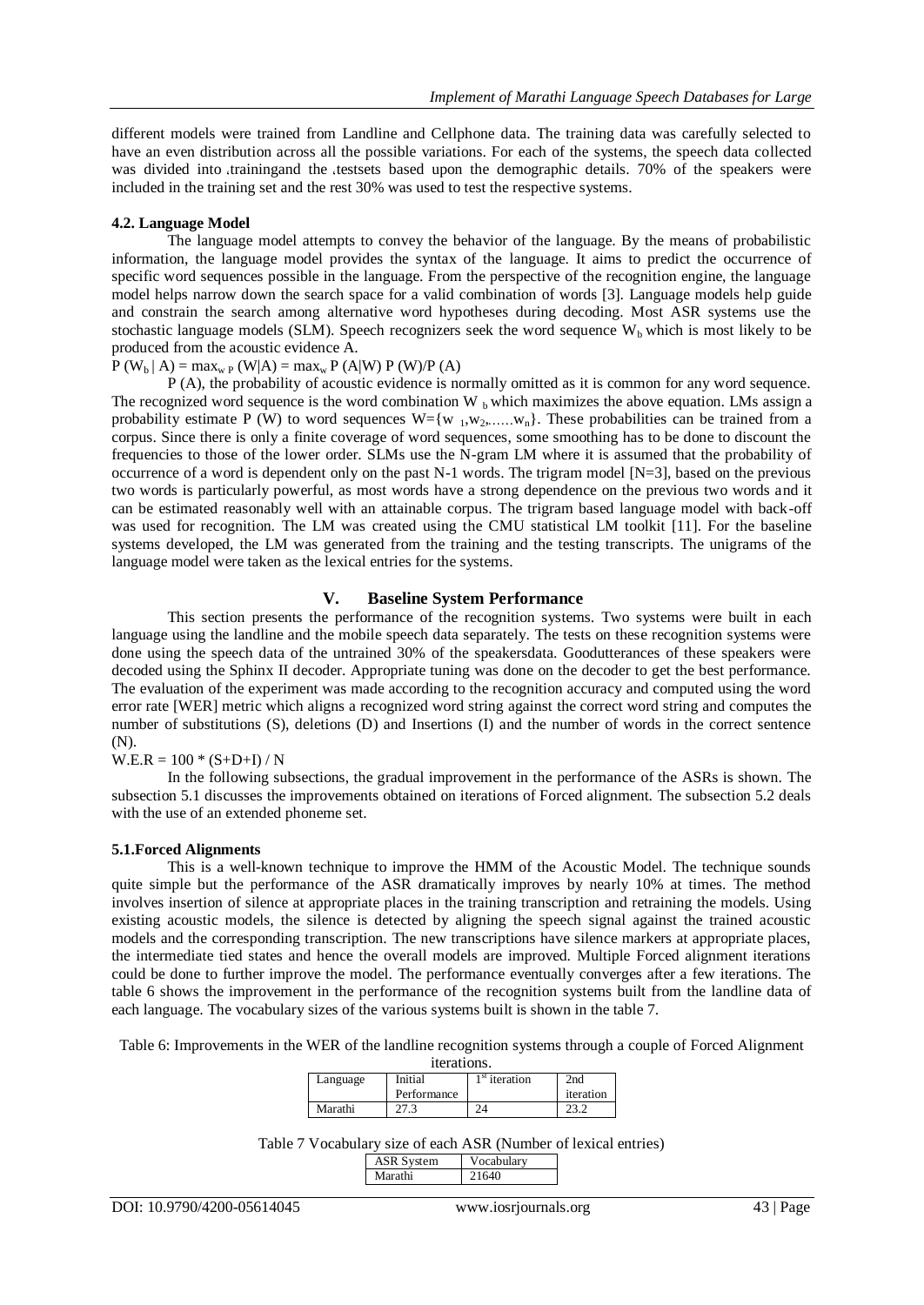## **5.2.Significance of Extended Phone Set**

As mentioned earlier, lexicon defines the pronunciation of each lexical entry. The performance of the ASR system depends on the phone set chosen. New sub word units can be identified and be introduced into the phone set. The choice, however, should be such that, the variability of the phones and the complexity of the HMM is reduced. It is also to be ensured that there are sufficient instances of all the phones. The phonetic split in the lexicon will change accordingly as does the phone set. The Initial experiments were done using the standard ISCII phone sets of the Marathi languages [12]. To improve the phone set, we have added the geminates or the stressed consonants as standard phones. Stressed consonants, though represented as repetition of a consonant twice in the orthography, do not follow the same pattern in pronunciation [3]. The consonant is instead stressed, attributing some amount of plosiveness to it. The spectrogram of a consonant uttered twice would display two similar observations coarticulated due to one another. The spectrogram of a stressed consonant, on the other hand, would vividly display a blob of energy due to the stress. This clearly indicates that stressed consonants need to be treated separately and not as variants of the parent consonant for acoustic modeling. The table 8 shows the improved performances of all systems employing an extended phoneset. It also shows the size of the lexicon of the systems.

Table 8: Improvements in %WER by including the stressed consonants.

|                   |              | -        |            |
|-------------------|--------------|----------|------------|
| <b>ASR System</b> | Initial      | Improved | Vocabulary |
| Marathi Landline  | າາ າ<br>ے. ت | 20.7     | 21640      |
| Marathi Mobile    | 25.0         | 23.6     | 18912      |

## **VI. Speech to-Speech Application**

The speech-speech demo was an attempt to develop an interesting application using the above systems and integrating it with existing systems. It is a tourist aid application with a 145 word vocabulary and 1000 legitimate sentence templates within the tourist domain. The application converts a spoken source language query into the target language utterance. A template based language translation module has been simulated to convert the recognized text query into the target language. The Telugu and the Tamil Text-to-Speech (TTS) [13] [14] engines were integrated to synthesize and speak out the translated query in the target language.





As illustrated in the schematic representation, the application has three components, the recognition module (ASR), the translation module and the synthesis module (TTS). The Speech query of the user is taken by the ASR and is decoded into a text query of the source language. This goes as an input to the simulated language translation system. This identifies the template of the source language text query and converts it into the corresponding template of the target language. The TTS engine converts the output into spoken speech query of the target language. With the limitation of the available ASR and TTS engines, we could render the translation within the following source-target language pairs.

(i) Marathi to Hindi

## (ii) Hindi to Marathi

The finite size of the legitimate utterances has been exploited, giving a significant bias to the language model. Given minimal background disturbances, the performance of the application was close to 100%.